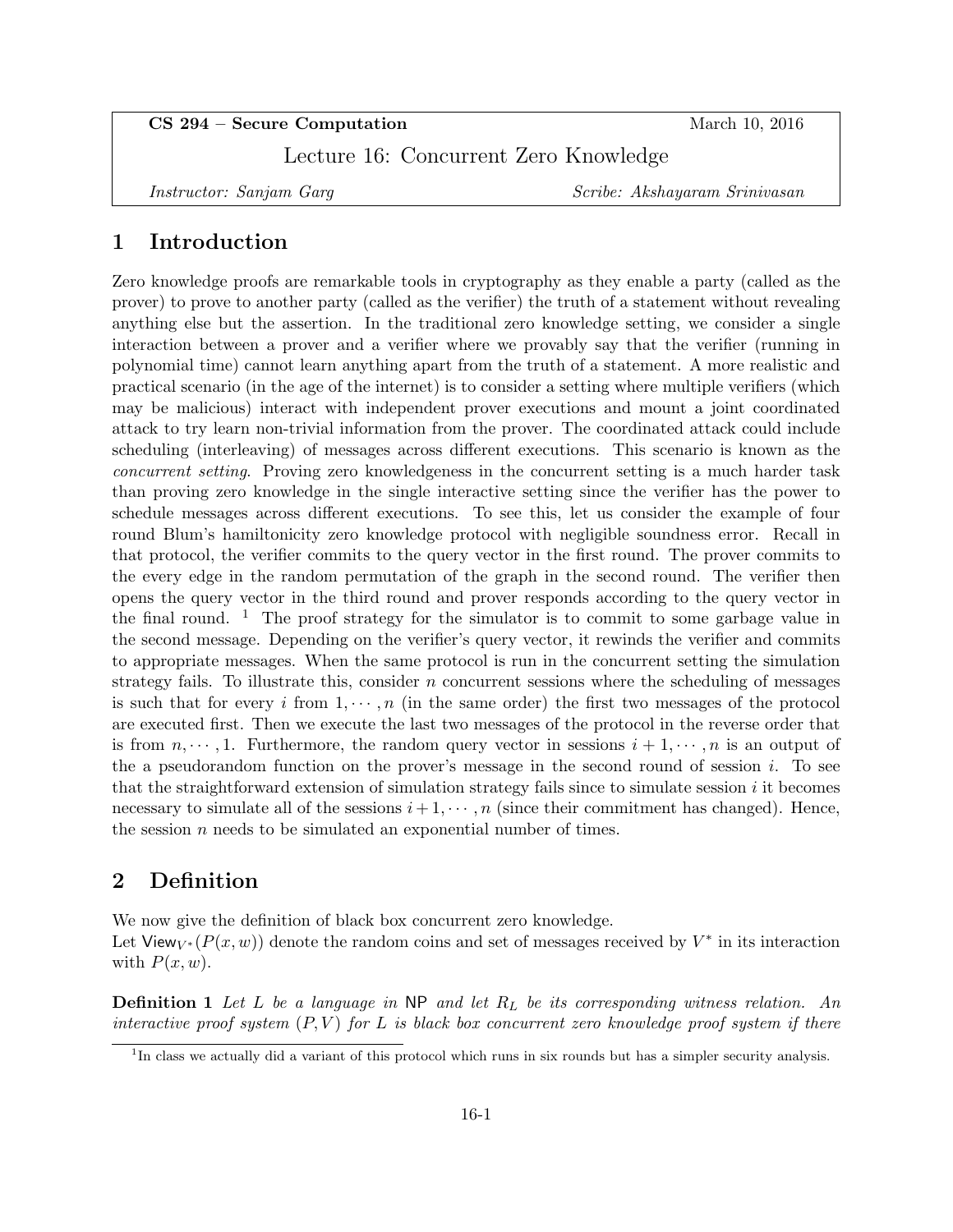exists a simulator S such that for all polynomials  $q(\cdot)$  and for all  $V^*$  that runs at most  $q(|x|)$ sessions and runs in time  $\text{poly}(q(|x|))$  and for all  $(x, w) \in R_L$ ,

$$
\mathsf{View}_{V^*}(P(x,w)) \stackrel{c}{\approx} S(q,x)
$$

## 3 Protocol

We will now describe the concurrent zero knowledge protocol. Let Com be a commitment scheme.

- $V \to P$ : Sample a random  $\sigma \in \{0,1\}^k$ . Send Com $(\sigma)$ , Com $(\sigma^0_{i,j})$ , Com $(\sigma^1_{i,j})$  where for all  $i, j \in [k], \sigma_{i,j}^0 \oplus \sigma_{i,j}^1 = \sigma.$
- For every  $j \in [k]$  (called as a *slot*)
	- $-P \to V$ : Send  $r_{1,j} \cdots r_{k,j}$  where each  $r_{i,j} \in \{0,1\}.$
	- $V \to P :$  Decommit to  $\sigma_{i,j}^{r_{i,j}}$  for all  $i \in [k]$ .
- Hamiltonicity protocol:
	- $P \rightarrow V$  : Send the first message of the protocol.
	- $V \to P$ : Send decommitments to  $\sigma_{i,j}^{1-r_{i,j}}$  for all  $i, j \in [k]$ .
	- $-P \to V$ : Respond according to  $\sigma$ .

## 4 Proof Sketch

We will now describe the simulation strategy. Let us assume for now that  $q$  (which is the maximum number of concurrent sessions that an adversary can handle) is known beforehand. We will later see how to get rid of this assumption. Let  $S_q$  be the simulator that handles at most q sessions. A high level proof strategy is to extract  $\sigma$  by rewinding one of the slots in each session. If we are able to extract  $\sigma$  then we are in good shape to simulate the hamiltonicity protocol accordingly.

We will call the first message of the hamiltonicity protocol to be the *problematic message*. Because in this message the simulator has to commit to either a complete graph or to the current graph. Till that message, simulation strategy is exactly same as the original proof strategy. It just needs to send random strings. If we are able to extract  $\sigma$  in each session before the problematic message is to be sent for that session then the simulation strategy wins.

We first identify a session s where the first problematic message is to be sent. We first give the strategy to simulate this session and we simulate the other sessions in a similar manner.

The adversary could start several sessions within each the slots of session s. We identify  $k/2$  slots that have at most  $2q/k$  sessions that start within each of the slots. Since the adversary can start at most q sessions, we can find  $k/2$  such slots by pigeon hole argument. Looking ahead we will rewind each of the slots once and try and extract  $\sigma$  from at least one of them.

We now give the description of the simulator.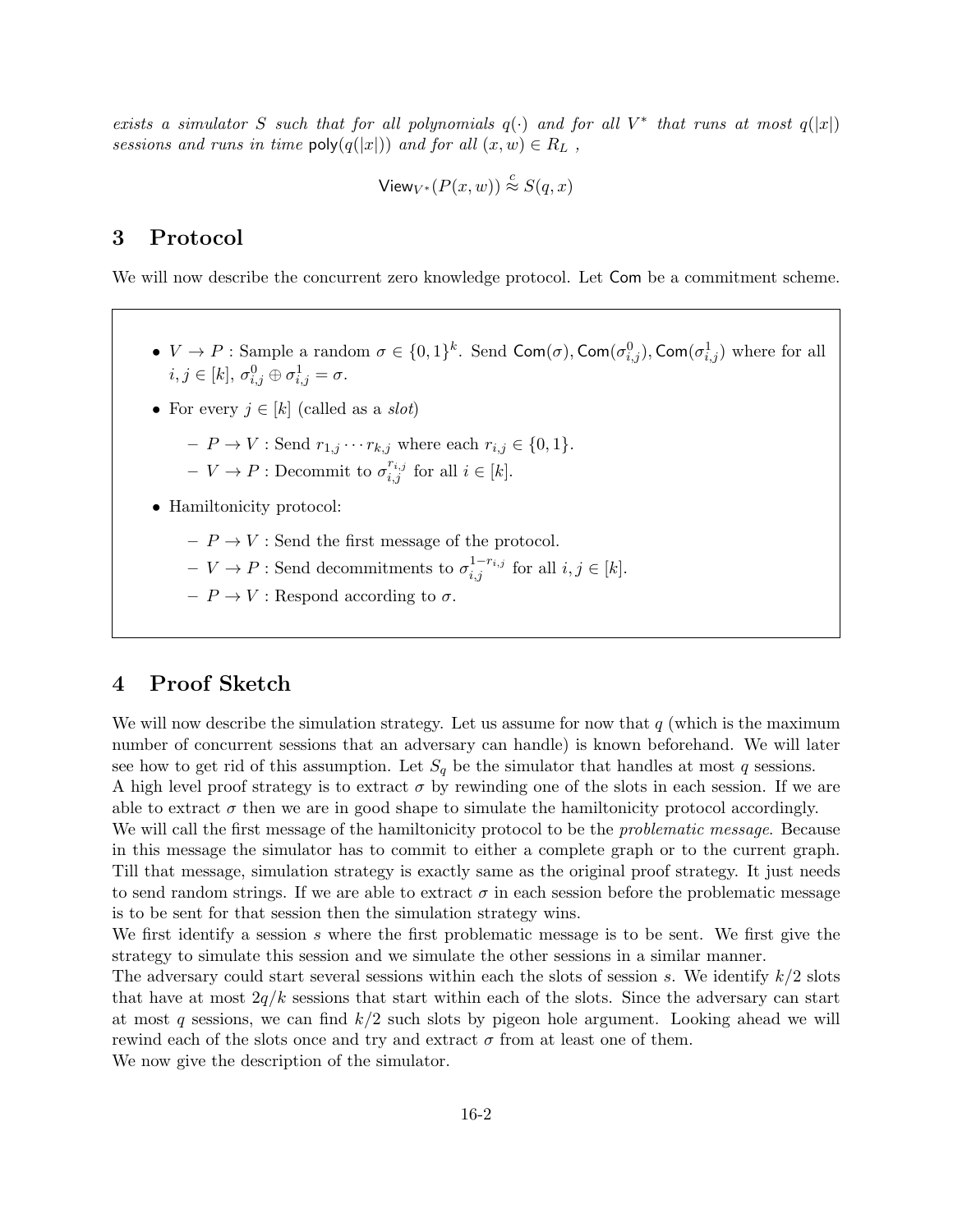**Simulator Description.** Simulator identifies the session s where the first problematic message is to be sent by running executing the adversary by following the honest prover strategy until the point where the problematic message is to be sent. It then identifies  $k/2$  slots that have at most  $2q/k$  sessions that start within the slot. <sup>2</sup> We will be rewinding the adversary in these  $k/2$  slots. We call the simulator's rewinding thread to be the lookahead thread.  $3$  We now describe simulator's behavior in the lookahead thread of a single slot.

- If the adversary starts more than  $2q/m$  sessions in the lookahead thread, we abort the rewinding for that slot. <sup>4</sup> We now calculate the probability that the adversary starts at most  $2q/m$ sessions in the main thread but starts over  $2q/m$  sessions in the lookahead thread. This is at most 1/2 since the simulator behaves exactly same in the lookahead and the main thread. We would call the sessions that start within rewinding the slot as *new* sessions and sessions that start before the rewinding to be old. We need to take care of responding to the old sessions as well as the new sessions in the lookahead thread.
- For those sessions that start in the rewinding thread (which are at most  $2q/m$ ) i.e the new sessions, we recursively call  $S_{2q/k}$  to take care of responding to those sessions. We assume  $k = \Omega(|x|)$  and hence the depth of the recursion tree is constant and hence in time polynomial in |x| we can take care of new sessions that start within rewinding a slot.
- For old sessions that have already been completed before rewinding this slot in the main thread, the simulator responds exactly the same in the lookahead thread as in the main thread.
- For old sessions that have not been completed before rewinding this slot but are also not complete after rewinding is done, the simulator just responds with random strings in the lookahead thread.
- For old sessions that have not been completed before rewinding this slot but where the problematic message is to be sent in the lookahead thread, the simulator does the exact same rewinding strategy as in main thread. One crucial observation that helps us bound the running time of the simulator is that once a session's  $\sigma$  is extracted either in the main thread or in the lookahead thread then we can simulate the session perfectly i.e we need not again rewind the adversary.

Analysis. We now estimate the running time of the simulator. For every session, the simulator has to run in time proportional to the number of sessions that start before the problematic message for this session is to be sent. This is at most  $q$ . Hence, for each session the simulator runs in polynomial time and since there are polynomially many sessions the simulator's running time is bounded by a polynomial.

We now estimate the probability that the simulator's rewinding strategy fails to extract  $\sigma$  in one of the slots. Let  $p$  be the probability that the adversary responds to simulator's challenge in the

<sup>2</sup>By within the slot we mean before the adversary responds by opening the commitments to simulator's challenge random string.

<sup>&</sup>lt;sup>3</sup>In the lookahead thread the simulator rewinds the adversary and gives a new challenge bits  $r_{i,j} \in \{0,1\}$  for all  $i \in [k]$ 

<sup>&</sup>lt;sup>4</sup>We continue the rewinding strategy for the other slots.